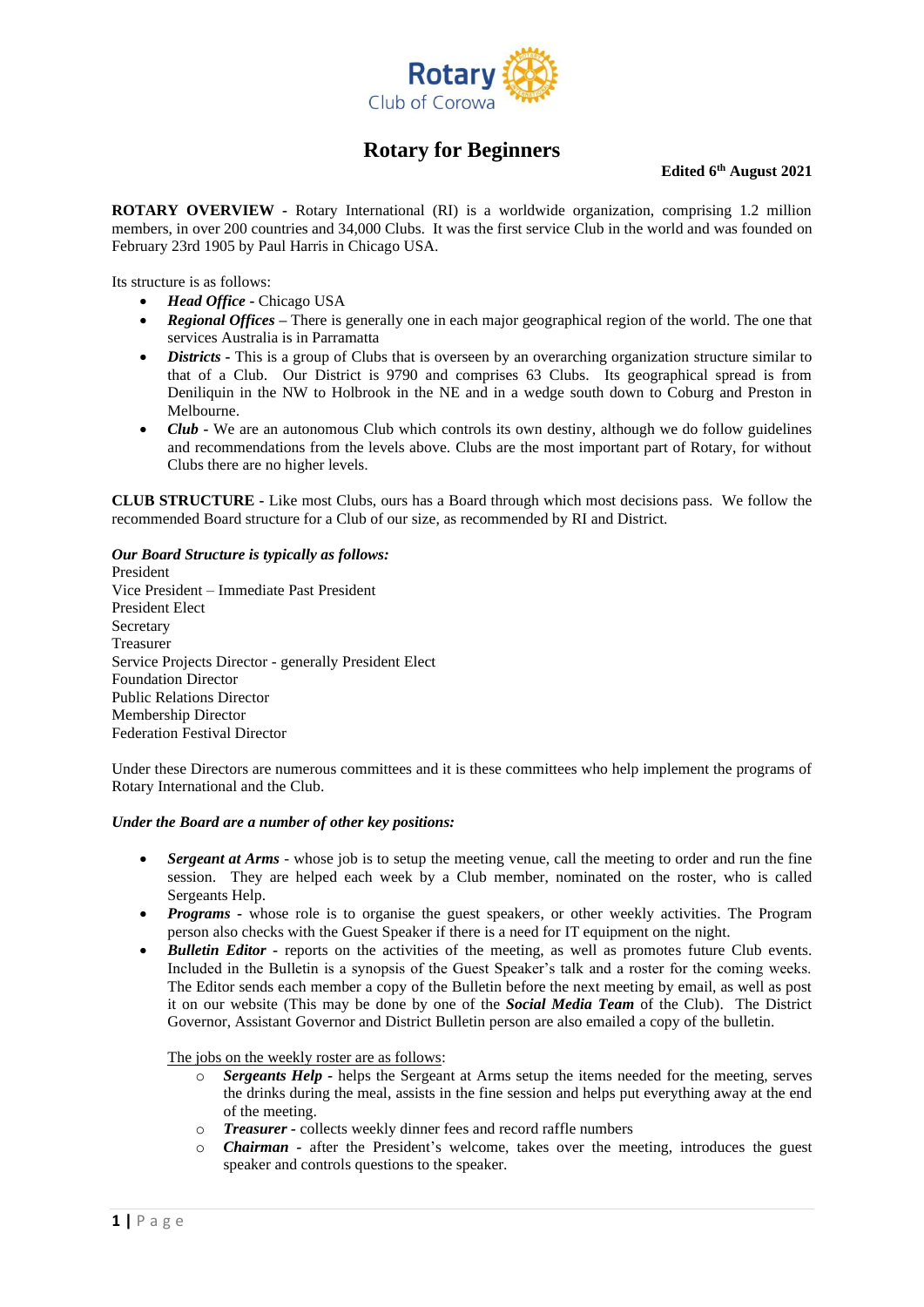- o *Grace –* the nominated Rotarian says the Rotary Grace. There are a number of options for this, with some being non- religious for those so inclined.
- o *Loyal Toast -* proposes the toast to "*the Queen and people of Australia"*
- o *International Toast -* researches another Club, generally overseas, tells the Club about them and then proposes a toast to that Club. The purpose of this is help members learn about what other Clubs are doing. (The Vice President's job is to then contact the subject Club of the toast each week)
- o *Rotary Information -* This is a short presentation about something in Rotary, or in one's own profession or career. Again, the purpose of this is for members to find out something of interest about Rotary in general.

In the District we have contact with:

- *DG* District Governor the individual who is responsible to RI for the performance of the Clubs in their District. They are also there to help the Club Presidents with any problem they may have
- *AG* Assistant Governor Individuals who work with a group of Clubs, assisting and representing the District Governor. Our District 9790 has nine Assistant Governors. AG's serve for three years in this role.
- *DGE -* District Governor Elect Next year's District Governor.
- *DGN -* District Governor Nominee The next DGE and the DG the year after that

**ROTARY PROGRAMS -** There are a great number of programs that Rotary runs. No Club can possibly be involved in them all, and below are the ones we are involved in on a regular basis.

- *Youth Exchange -* A Rotary Program that our Club embraces. It involves High School students (normally year 10) spending a year hosted by an overseas Rotary Club and attending the local high school in that country.
	- o In most cases the students return to the year that they would have gone into had they not gone overseas. That is, if they were about to start Year 11 before they went overseas, then they will return to year 11 when they start their next school year.
	- o Students we send overseas are referred to as Outbound and ones we host are referred to as Inbound.
	- o If a Club sponsors a student sends a student out it is obliged to host an Inbound student.
	- o Students should still be under 18 by the time they return home from their year of exchange.
- *Polio Plus -* This is Rotary International's major program and has been running since 1979. Its aim is to rid the world of Polio and this has almost been completed, with only three small pockets of Polio active in the world. The Bill and Melinda Gates Foundation is a major contributor to this cause. Our Club contributes to this specifically on a regular basis, through various events and special efforts
- *Foundation -* Rotary International's primary fund from which it can contribute to major worldwide projects such as Polio Plus.

Our Club contributes to this every year. Our primary method of doing so is through a donation method called Every Rotarian Every Year, where either \$1 or \$3 from the members weekly dinner fee goes to not only Foundation, but into their personal donation account. These funds then are eligible for a tax deduction.

These donations build up over the years and help with contributions towards a member's Paul Harris Fellow award.

- o *Paul Harris Fellow - Technically this is someone who has given \$US1,000 to Rotary Foundation. However, in Australia, Clubs treat this as an award to a member for services rendered to the Club and wider community over the years. Clubs may also give a Paul Harris Fellow to a person outside the Club for work done within the community. As members of our Club give to Foundation via their dinner fee, when the Club Board deems it time a member should have a Paul Harris, it may add to the member's Foundation account to total \$US1, 000.*
- *Australian Rotary Health -* This is an organisation that funds health programs mental health research, indigenous health scholarships, SIDS research - throughout Australia. We normally make a special donation in October after 'HAT DAY', which has a focus on mental health.
- *Ian Murphy Memorial Debate -* This is a District wide program for Year 11 debating students. The Clubs sponsor a school debating team which then debates against other school teams in a knockout competition throughout the year. The culmination of this competition is a debate held at District Conference.
- *Bowelscan -* This is program of Australian Rotary Health and provides a testing pack that can be purchased through participating pharmacies. Following the instructions in the kit, people are able to conduct the tests at home and send the samples for analysis. The Club has done this for many years and is one of the best performing Clubs when it comes to getting responses to this program.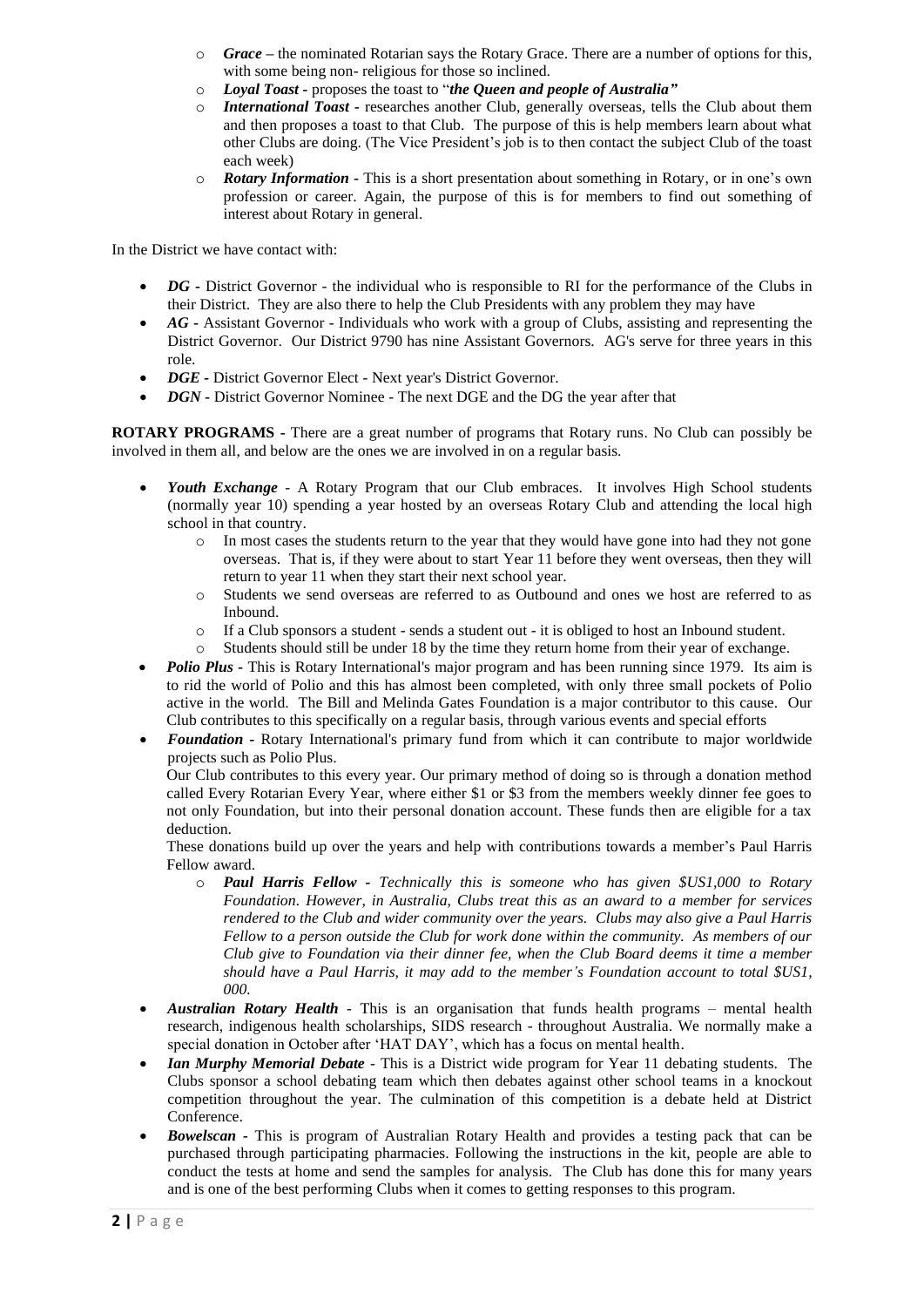**OUR LOCAL PROGRAMS -** While the Club contributes to and is involved in many Rotary Programs, we are involved in a number of specific local programs and fundraising events. Some are ongoing, or are done every year and others are only done once to meet a specific cause, which is occurring at the time.

The ones we do regularly are:

- *Christmas Giving Tree -* This is a Club initiative where we work with Corowa IGA and the local branch of St Vincent de Paul to get donations of non-perishable food to help needy local families at Christmas time. A Christmas tree is set up at the front of IGA and the people of Corowa are asked to donate as they see fit. St Vincent de Paul volunteers then make these donations up into hampers and distribute to needy families.
- *Clean-up the Highway -* An initiative of Rotarians Graham Campbell and David Talbot, the Club has adopted a section of highway between the saleyard roundabout and Corowa tip to keep tidy. Once every three months or so we have a working bee to collect litter and other rubbish from this section of highway and take it to the tip.
- **Race Gates -** A long standing arrangement where we staff the ticket box and horse gates for the Corowa Race Club on their race days.
- *School Bursaries -* Money raised in the *fine session* is used to give all schools in our area a bursary ranging from \$150 to \$300 to be used as scholarships for their student(s) at the end of the year. This amounts to about \$1,300 each year. How the schools allocate it is up to them. Rotarians normally volunteer to attend the school's presentation ceremony and present the bursary to the student(s).
- *DG's Partners Charity -* Each year the DG's partner selects a charity, to which they ask Clubs if they wish to contribute. Our Club contributes by means of the *small change box*. This passed around at the start of each meeting when members can put in any loose change. At the end of the year a cheque is written out and sent off to the District Treasurer who consolidates it with contributions from other Clubs and pays one contribution to the charity.
- *Fred Taylor Memorial Scholarship –* An initiative of the Club, which resulted from a bequest in the will of Rotarian the late Fred Taylor. The scholarship is for local students undertaking full time tertiary studies at either University or TAFE. Applicants need to fill in an application form and submit to an interview.
- *Federation Markets and Federation Festival –* We took over the running of the monthly Federation Market in September 2014 and it has proven a great success. On the Australia Day weekend we also run the Federation Festival weekend, which includes the market on Saturday and Sunday, Federation Dinner incorporating the Tim Fischer Oration on the Friday night, the B&S Ball on the Saturday night and the Federation Parade on Sunday morning.

**ACRONYMS -** Like all large organizations, Rotary has many acronyms. Below are a few of the more common ones:

- **RAWCS -** Rotary Australia World Community Service
- **ROMAC -** Rotary Oceania Medical Aid for Children
- **RAM -** Rotarians Against Malaria
- **ARH** Australian Rotary Health Fund

**FELLOWSHIP -** This is a term used quite a bit by the Club and is an important part of our culture. It refers to the time before and after our meetings when members and guests may get together to socialize. Some meetings are also set aside as purely social. We also have additional social events outside of normal Rotary meetings.

**MEETINGS -** Meetings are weekly, on a Wednesday evening, except over Christmas - when we have a 2 or 3 week break - and whenever a public holiday coincides with a meeting date.

- *Cost -* Our normal meetings are \$25, this made up as follows: Meal  $-$  \$20<br>Raffles  $-$  \$20 - \$2 we have two Wine  $-$  \$2 optional Every Rotarian Every Year - \$1 (or \$3) - depending on whether or not wine is chosen
- *Structure* While some people see this as being too formal, having a structure is the only way we can keep meetings to a controlled time period.

## *Normally our meetings run as follows and aim to be finished between 8:00 and 8:30:*

- o 6:30 7:00 Fellowship
- o 7:00 Sergeant Call to order for start of meeting